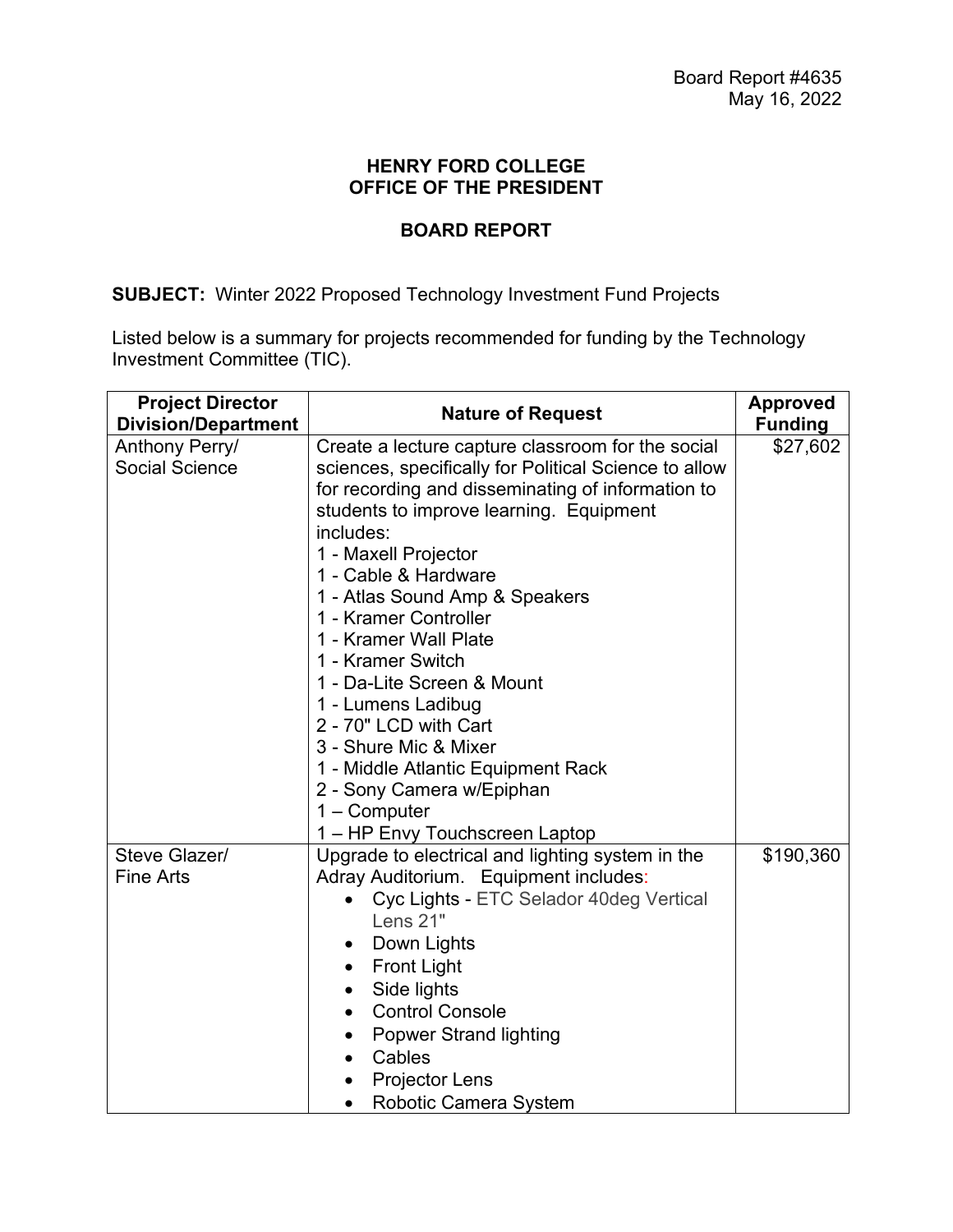|                         | <b>Scissor Lift</b><br>$\bullet$                    |           |
|-------------------------|-----------------------------------------------------|-----------|
|                         | Fog Machine                                         |           |
|                         | <b>Effects Projector</b>                            |           |
|                         | Verticle Fog Machine                                |           |
|                         | <b>Wind Machine</b>                                 |           |
|                         | <b>Snow Machine</b>                                 |           |
|                         | <b>Bubble Machine</b>                               |           |
|                         | Haze Machine                                        |           |
| Shelly Loomus/          | Technology update to room K322 which is used        | \$12,173  |
| <b>Business</b>         | for business classes. The classroom's current       |           |
|                         | design will not support the pedagogy and delivery   |           |
|                         | method for achieving optimal learning outcomes.     |           |
|                         | Equipment includes: 3LCD Laser Projector, 5200      |           |
|                         | ANSI Lumen, WXGA 1280 x 800 resolution,             |           |
|                         | 2,500,000:1 dynamic contrast ratio, 1.38 to         |           |
|                         | 2.24:1 throw ratio, plus Da-Lite Model C Screen     |           |
|                         | with CSR, Matte White, 16:9 Format, 58"x104",       |           |
|                         | as well as necessary hardware.                      |           |
| Victoria Swiencicki/    | Install 65" Smart LED-LCD monitors in               | \$4,087   |
| <b>Business</b>         | accounting classroom E-141. Students are            |           |
|                         | currently viewing Instructor presentations on a     |           |
|                         | pull-down screen and antiquated projector.          |           |
| Dr. Cristina Bailey &   | Upgrade the technology in twenty classrooms to      | \$289,718 |
| Victoria Bessette/      | provide lecture capture capabilities delivering     |           |
| <b>Academic Affairs</b> | three modalities to a single class. The three       |           |
|                         | modalities include online (asynchronous), remote    |           |
|                         | (synchronous), or on-campus within a single         |           |
|                         | section, called a HyFlex classroom. This            |           |
|                         | flexibility permits students to choose on a weekly  |           |
|                         | basis whether to participate online, remotely, or   |           |
|                         | in person, increasing student options for course    |           |
|                         | completion.                                         |           |
| Patti Little/           | Purchase 30 laptops for use by students in          | \$23,970  |
| <b>Business</b>         | accounting classes. These laptops allow the use     |           |
|                         | of Respondus monitor and lockdown browser, an       |           |
|                         | exam proctoring system that allows remote and       |           |
|                         | online exam integrity.                              |           |
| Liz Hoffman/            | The program director's initiative would bring EHR   | \$16,580  |
| <b>Health and Human</b> | technology bedside for the students in the clinical |           |
| <b>Services</b>         | lab. Students will transition from classroom to     |           |
|                         | the workplace and be expected to document           |           |
|                         | bedside on the job. The senior group of students    |           |
|                         | is currently taking MOA 170 which is the            |           |
|                         | electronic health records class. They have          |           |
|                         | simulation software used at home SimChart that      |           |
|                         | is web based, and Navigator Plus through            |           |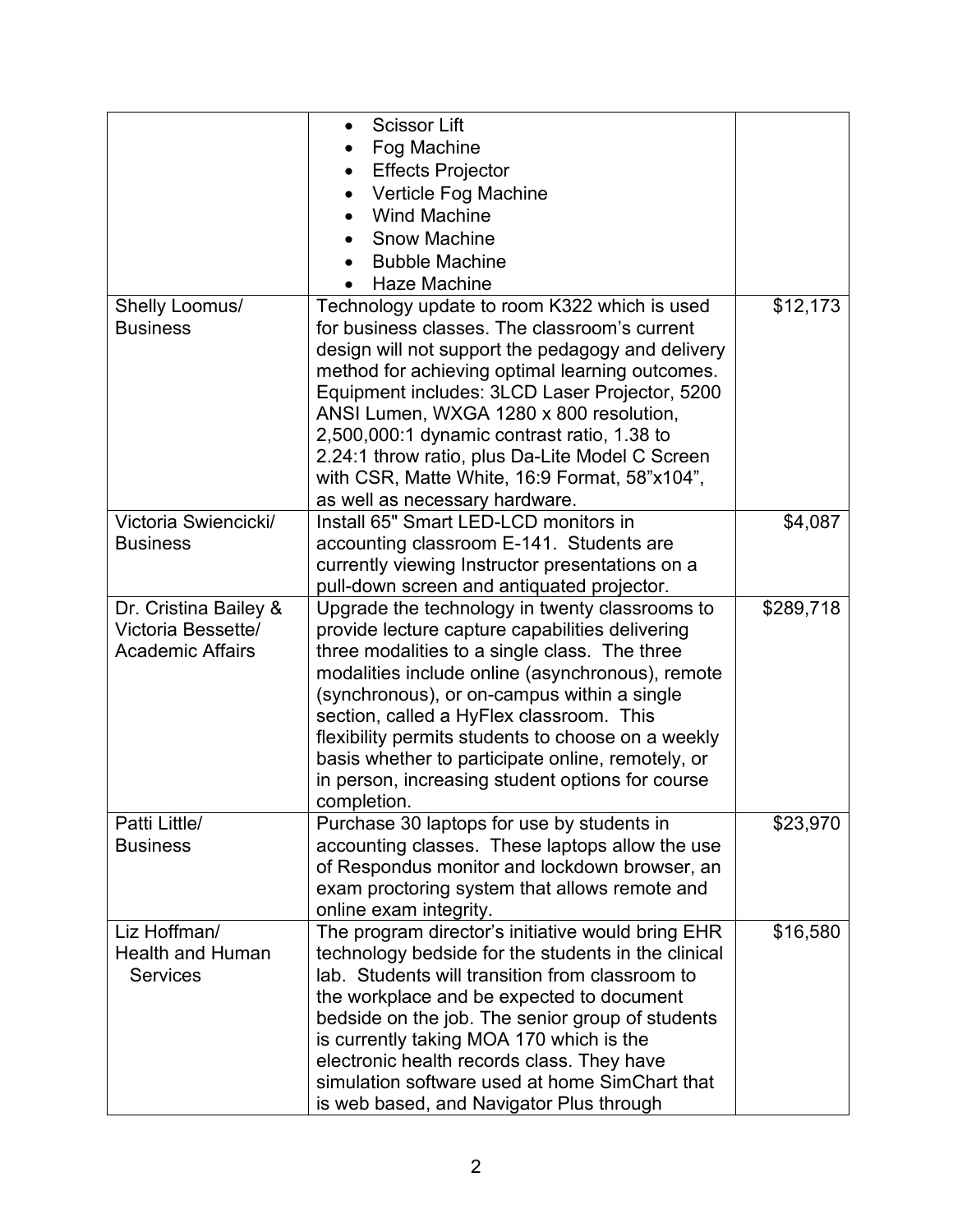|                     | Paradigm publishing that is web based. The<br>clinical portion of the lab also has<br>electrocardiograph machines that has computer<br>capabilities that are not being utilized while<br>teaching. At present, students are not able to use<br>a computer bedside with the electrocardiographs<br>currently in the lab, they only read about it in our<br>textbook. Equipment includes:<br>Lenovo IdeaPad 3 15ITL06 82H802DRUS<br>15.6" Notebook - Full HD - 1920 x 1080<br>Intel Core i5 11th Gen i5-1135G7 Quad-<br>$\bullet$<br>core (4 Core) 2.40 GHz - 8 GB RAM - 512                                                                                                                                                                                   |          |
|---------------------|--------------------------------------------------------------------------------------------------------------------------------------------------------------------------------------------------------------------------------------------------------------------------------------------------------------------------------------------------------------------------------------------------------------------------------------------------------------------------------------------------------------------------------------------------------------------------------------------------------------------------------------------------------------------------------------------------------------------------------------------------------------|----------|
| Dr. Carolyn Casale  | GB SSD - Sand.<br>The Michigan Department of Education (MDE)<br>has changed the Teacher Certification Bands.<br>The MDE has created these changes to enable<br>teachers to have a deeper knowledge of<br>children's social, psychological, cognitive and<br>emotional needs. These tracks are: Birth -<br>Kindergarten, Pre-Kindergarten – Grade 3, Grade<br>$3 -$ Grade 6, Grade $5 -$ Grade 9, and Grade $9 -$<br>12. In this effort, the MDE has also revised their<br>curriculum and clinical requirements. The new<br>requirements mandate exploratory hours. These<br>requirements are to be completed both through<br>online and in-person experiences. This proposal<br>seeks to supplement all our Pre-Education<br>required content courses (math, | \$3,625  |
|                     | English, science, social science, and CIS) and<br>EDU courses with video that provides exploratory<br>hours. The system we seek to adopt was<br>recommended by the MDE representative.<br>The Teaching and Learning Exploratory<br>(tle.soe.umich.edu) would be embedded into the<br>Moodle courses of Pre-Education (125 videos,<br>development/testing/site license, embed codes<br>for videos 1-25 (25 videos), and embed codes for<br>videos 26-100 (100 videos).                                                                                                                                                                                                                                                                                        |          |
| <b>Susan McGraw</b> | The Telecommunication TV studio facility<br>needs an upgrade beyond the standard<br>replacement items and normal budgetary<br>essentials to stay current in technology.<br>These upgrades will keep us competitive<br>in the academic realm and provide                                                                                                                                                                                                                                                                                                                                                                                                                                                                                                      | \$47,690 |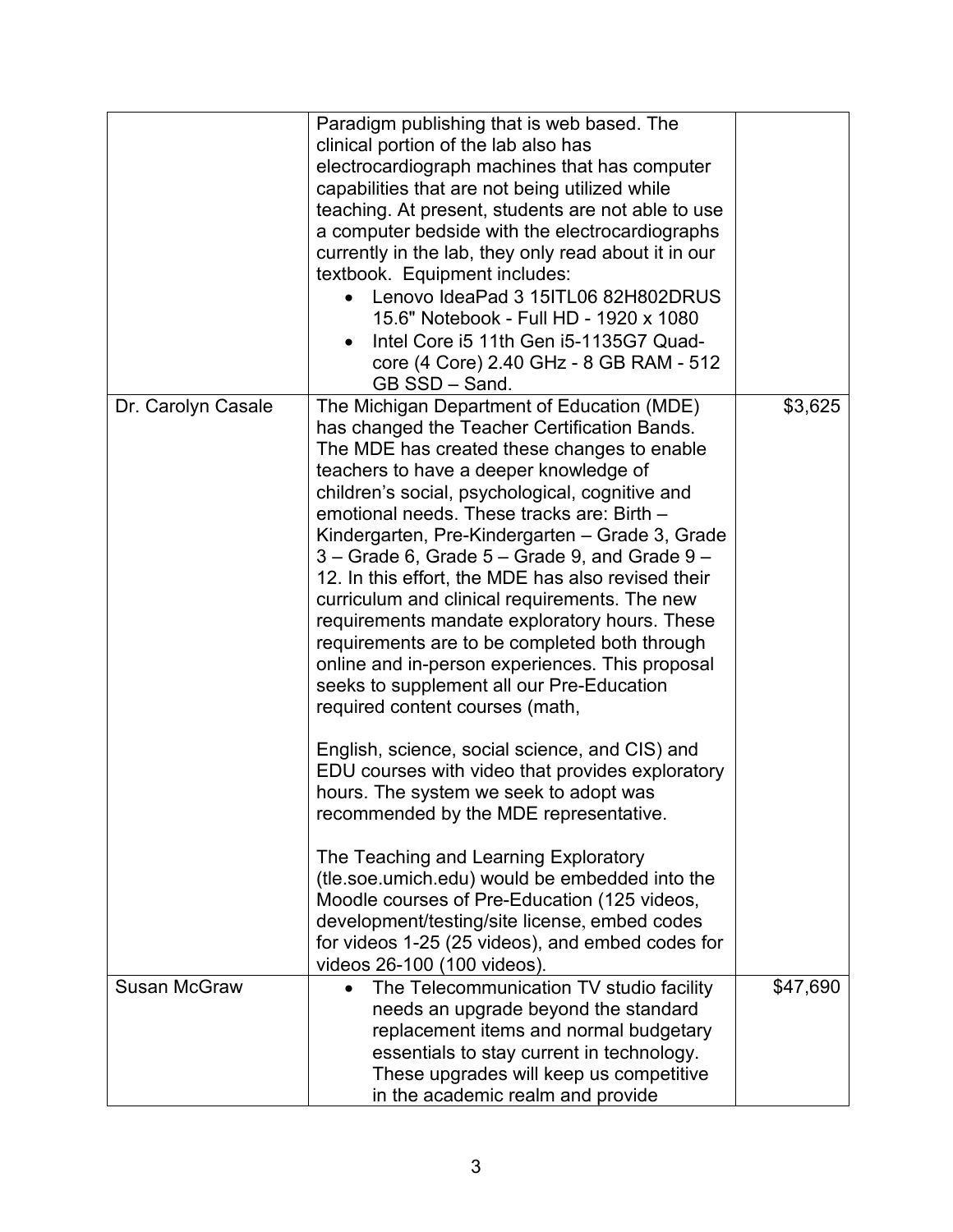|           | students the best instruction for the best  |  |
|-----------|---------------------------------------------|--|
|           | success as they transition to working in    |  |
|           | the field or moving to a university for the |  |
|           | next steps in their chosen career path.     |  |
|           | Equipment to be ordered:                    |  |
|           | • Newtek tricaster TC Mini UHD Bundle/Reg   |  |
|           | 1 B&H Photo-Video-Pro Audio                 |  |
| $\bullet$ | E-Image Airassist PDSTL w/EZ height         |  |
|           | adjust.Lvr/Reg Photo-Video-Pro Audio        |  |
|           | • RTS BTR-240 2.4 GHz Wireless base         |  |
|           | • Markertek                                 |  |
|           | • QPRO24 24" regular Monitor                |  |
|           | Teleprompter                                |  |
|           | • Minor Equipment                           |  |
| $\bullet$ | Item to Purchase Price Quantity Vendor      |  |
|           | Total BlackMagic Studio Camera 4K           |  |
|           | Pro/reg                                     |  |
| $\bullet$ | 4 B&H Photo-Video-Pro Audio                 |  |
| $\bullet$ | <b>Blackmagic Zoom Demand/Reg</b>           |  |
| $\bullet$ | <b>B&amp;H Photo-Video-Pro Audio</b>        |  |
| ٠         | Wooden Tripod Head Pan Bar to Arri          |  |
|           | Rosette/Reg                                 |  |
| ٠         | <b>B&amp;H Photo-Video-Pro Audio</b>        |  |
| $\bullet$ | Soundcraft 12 channel Signature Mixer       |  |
| $\bullet$ | Sweetwater Newtek Spark Plus 4K/Reg         |  |
| $\bullet$ | <b>B&amp;H Photo-Video-Pro Audio</b>        |  |
| $\bullet$ | Foot pedal remote                           |  |
| $\bullet$ | <b>Prompter People</b>                      |  |
| $\bullet$ | RTS-TR-240 Beltpack A4M Headset Jack        |  |
| $\bullet$ | <b>Markertek</b>                            |  |
| $\bullet$ | RTS-CHG-240 4 Bay Battery Charger           |  |
|           | Markertek Panasonic GX Vario PZ 45-         |  |
|           | 175/F4.0-5.6 ASPH (Blk/Reg)                 |  |
| ٠         | <b>B&amp;H Photo-Video-Pro Audio</b>        |  |
| $\bullet$ | Wireless Rode Professional Wearable         |  |
|           | <b>Mics</b>                                 |  |
|           | Sweetwater osa 5'USB 2.0 A to B cable       |  |
|           | Sweetwater Mackie 1402-VLZ4 - 14 ch         |  |
|           | <b>Ultra Compact Mixer/Reg</b>              |  |
| $\bullet$ | <b>B&amp;H Photo-Video-Pro Audio</b>        |  |
| $\bullet$ | Dell Inspiron 3000 15.6" laptops for        |  |
|           | running prompter software                   |  |
|           | Dell LAIRD SDAUD 710 Sound Devics           |  |
|           | <b>302 UU CBL</b>                           |  |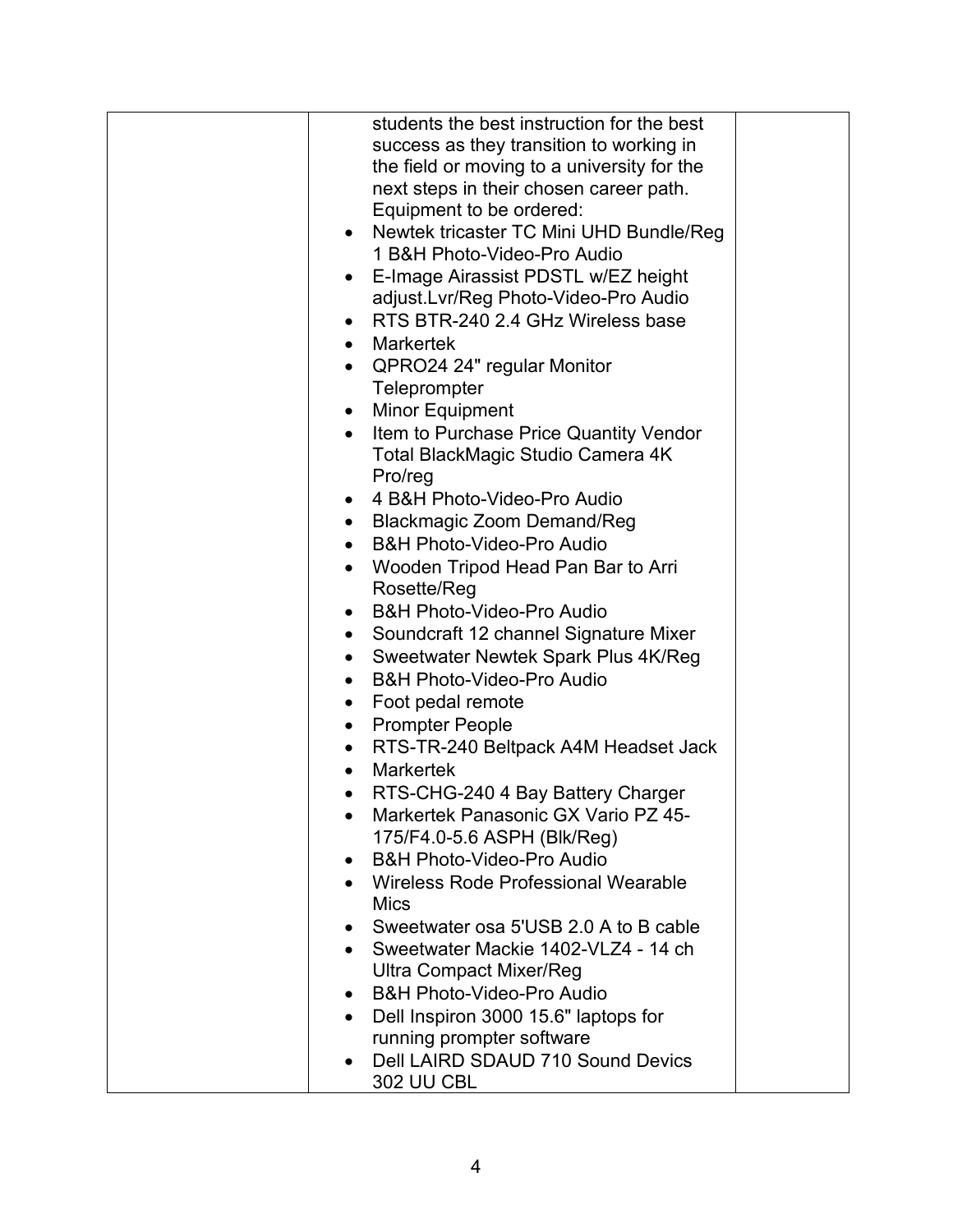| <b>Total Funds</b>                                                                                                                                                          | \$615,805 |
|-----------------------------------------------------------------------------------------------------------------------------------------------------------------------------|-----------|
| Sweetwater Onkron Mobile TV Stand TV<br>$\bullet$<br>Cart<br>Onkron Auralex Max Wall 211 (burgundy)<br>$\bullet$<br>• B&H Photo-Video-Pro Audio Cabling and<br>Installation |           |
| <b>Sweetwater Presonus Monitor StatV2</b><br>$\bullet$<br><b>Audio Control Center</b>                                                                                       |           |
| <b>Studio Monitors</b><br>Sweetwater PreSonus Eris E6.5XT<br>$\bullet$<br><b>Powered Studio Monitor</b>                                                                     |           |
| Adorama PreSonus Eris E4.5 BT Powered<br>$\bullet$                                                                                                                          |           |

The Technology Investment Committee held an open meeting on March 18, 2022, to hear presentations from departments requesting funds. The beginning fund balance for the Winter 2022 meeting was \$774,489. The committee holds of ten percent of the funds in case of overages. This results in \$697,040 available for projects. The committee recommends these project proposals for funding. The projects have also been reviewed by College administration which offers its support. The total value of these TIF projects for which the committee is recommending is \$615,805.

### **RECOMMENDATION:**

The College administration concurs with the Technology Investment Committee and recommends this project be approved for funding by the HFC Board of Trustees.

Sattonshi

Ship S. Satkowski, JD  $\mathscr W$ ice President of Financial Services

\_\_\_\_\_\_\_\_\_\_\_\_\_\_\_\_\_\_\_\_\_\_\_\_\_\_\_\_\_\_\_\_\_\_\_

Russell A. Kavalhuna, JD **President**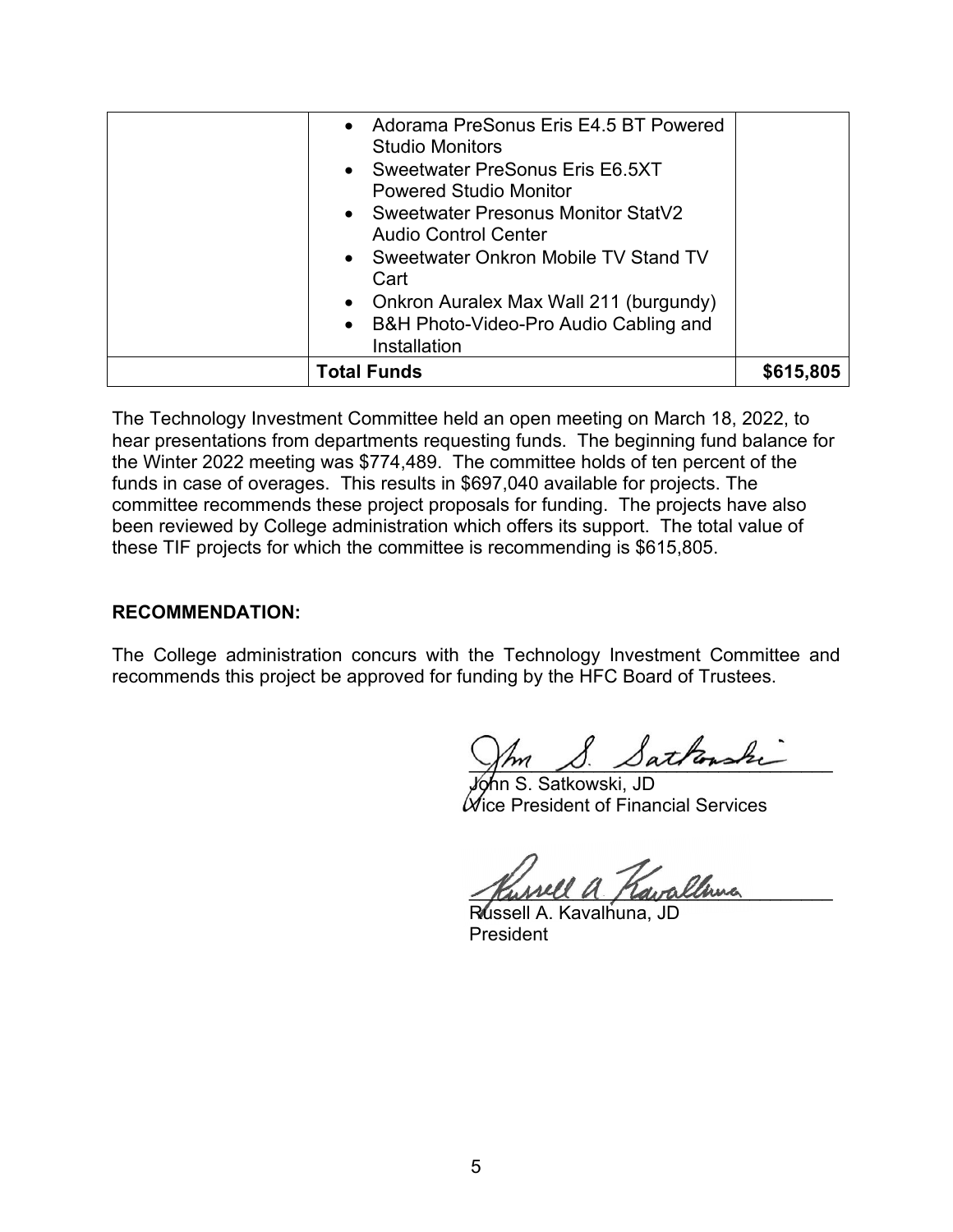### **HENRY FORD COLLEGE OFFICE OF THE PRESIDENT**

## **BID AWARD**

## **SUBJECT:** Portable X-Ray Unit Sealed Bid #21846

The faculty of the School of Health and Human Services (HHS) request a contract for the purchase of one (1) Portable X-Ray Unit. HHS seeks to upgrade the technology used in the Radiography Technician program. The Portable X-ray Unit is a state-of-theart mobile digital radiography system. It includes a 14" x 17**"** digital flat-panel detector and full featured imaging software with digital image processing that produces an enhanced, anatomical view-based, digital image.

To meet industry standards and prepare students for successful employment postcompletion, the program needs equipment that simulates the exams and procedures performed at a patient's bedside in a variety of locations (emergency room, patient room, recovery room, etc.). This enhances student performance in the clinical setting, as well as assist with job placement. Federal Vocational Education Equipment Grant (Perkins) dollars provide 100% of the funds for this purchase.

The College solicited proposals leading medical equipment distributors under Sealed Bid #21846. The responses appear below.

| <b>RPS Imaging</b>         | \$81,000.00 |
|----------------------------|-------------|
| <b>Great Lakes Imaging</b> | 102,500.00  |
| Michigan X-Ray             | 111,790.00  |
| Alpha Imaging              | 137,592.85  |
| <b>Dicom Solutions</b>     | No Reply    |
| JZ Imaging & Consulting    | No Reply    |
| Shared Imaging             | No Reply    |
| Wolverine X-Ray/MXR        | No Reply    |

#### **RECOMMENDATION:**

The College administration recommends a contract award to RPS Imaging. for \$81,000.00 for one (1) Portable X-Ray Unit, as requested by the School of Health and Human Services in accordance with the specifications of Sealed Bid #21846.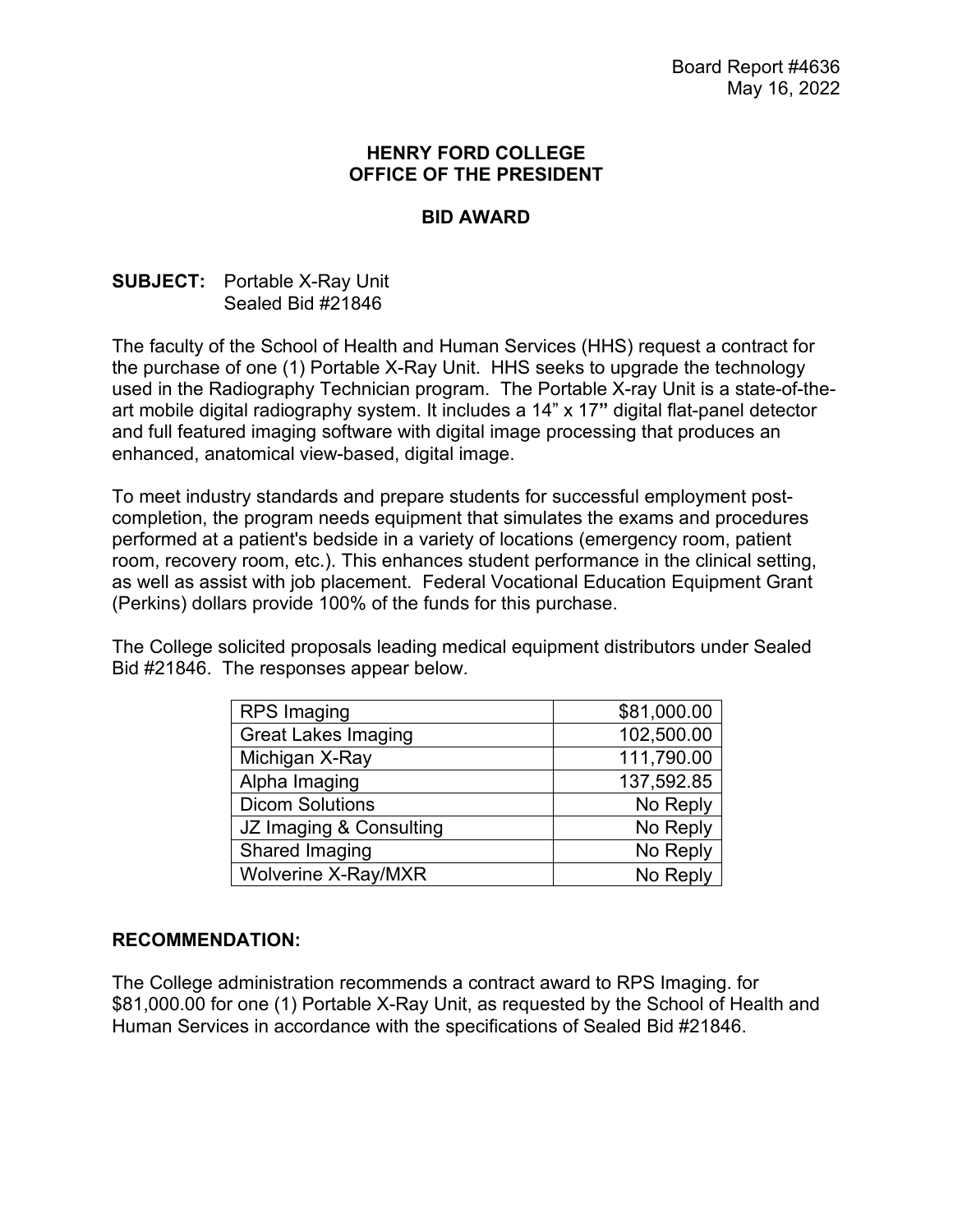$\sqrt{m}$   $\beta$ .  $\beta$ allanski

John S. Satkowski, JD Vice President of Financial Services

Invell a Kavallona

Russell A. Kavalhuna, JD President